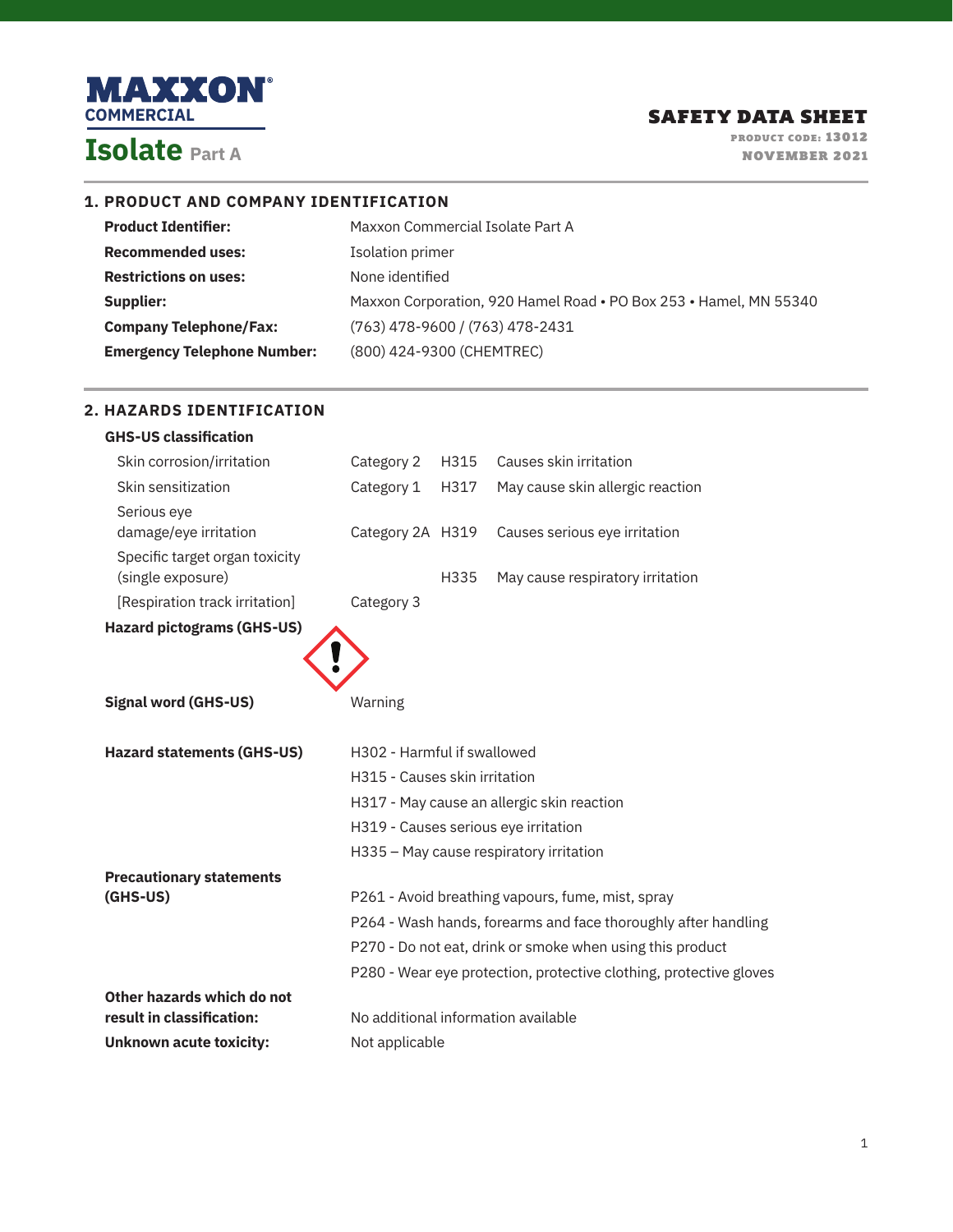

## **3. COMPOSITION/INFORMATION ON INGREDIENTS**

Substances: Not applicable

| <b>CHEMICAL NAME</b>                      | %         | <b>PRODUCT IDENTIFIER</b> | <b>GHS-US CLASSIFICATION</b>                                                                   |
|-------------------------------------------|-----------|---------------------------|------------------------------------------------------------------------------------------------|
| <b>Bisphenol-A Epoxy</b>                  | < 70      | (CAS-No.) 25068-38-6      | Skin Irrit. 2, H315<br>Skin Sens. 1, H317<br>Eye Irrit. 2A, H319<br>Respiratory Irrit. 3, H335 |
| Modified acrylonitrile<br>polymer         | $10 - 20$ | Proprietary               | Acute Tox. 4: H332<br>Acute Tox. 4; H302<br>Eye Irrit. 2; H319                                 |
| Remaining ingredients are<br>trade secret | N/A       | N/A                       | N/A                                                                                            |
| <b>Full text of hazard classes</b>        |           |                           |                                                                                                |

**Full text of hazard classes and H-statements: see section 16** 

## **4. FIRST AID MEASURES**

| First-aid measures general:                                 | Get medical advice/attention if you feel unwell.                                                                                                           |
|-------------------------------------------------------------|------------------------------------------------------------------------------------------------------------------------------------------------------------|
|                                                             | First-aid measures after inhalation: Remove victim to fresh air and keep at rest in a position comfortable for<br>breathing. Get medical advice/attention. |
| <b>First-aid measures after</b>                             |                                                                                                                                                            |
| skin contact:                                               | Gently wash with plenty of soap and water. If skin irritation occurs: Get medical<br>advice/attention.                                                     |
| <b>First-aid measures</b>                                   |                                                                                                                                                            |
| after eye contact:                                          | Immediately rinse with water for a prolonged period while holding the eyelids<br>wide open. Get medical advice/attention.                                  |
|                                                             | First-aid measures after ingestion: Immediately call a POISON CENTER or doctor/physician.                                                                  |
| Most important symptoms and<br>effects (acute and delayed): | No additional information available                                                                                                                        |
| Immediate medical attention and                             |                                                                                                                                                            |
| special treatment, if necessary:                            | No additional information available                                                                                                                        |

# **5. FIRE FIGHTING MEASURES**

| Suitable (and unsuitable) extinguishing media                  |                                                                                                  |  |
|----------------------------------------------------------------|--------------------------------------------------------------------------------------------------|--|
| Suitable extinguishing media:                                  | Carbon dioxide (CO2), dry chemical powder, foam.                                                 |  |
| Specific hazards arising from the chemical                     |                                                                                                  |  |
| <b>Combustion Product:</b>                                     | In case of fire, toxic fumes might be formed                                                     |  |
| Fire-fighting hazard:                                          | May cause fire                                                                                   |  |
| Special protective equipment and precautions for fire-fighters |                                                                                                  |  |
| <b>Firefighting instructions:</b>                              | Exercise caution when fighting any chemical fire.                                                |  |
| Protection during firefighting:                                | Do not enter fire area without proper protective equipment, including<br>respiratory protection. |  |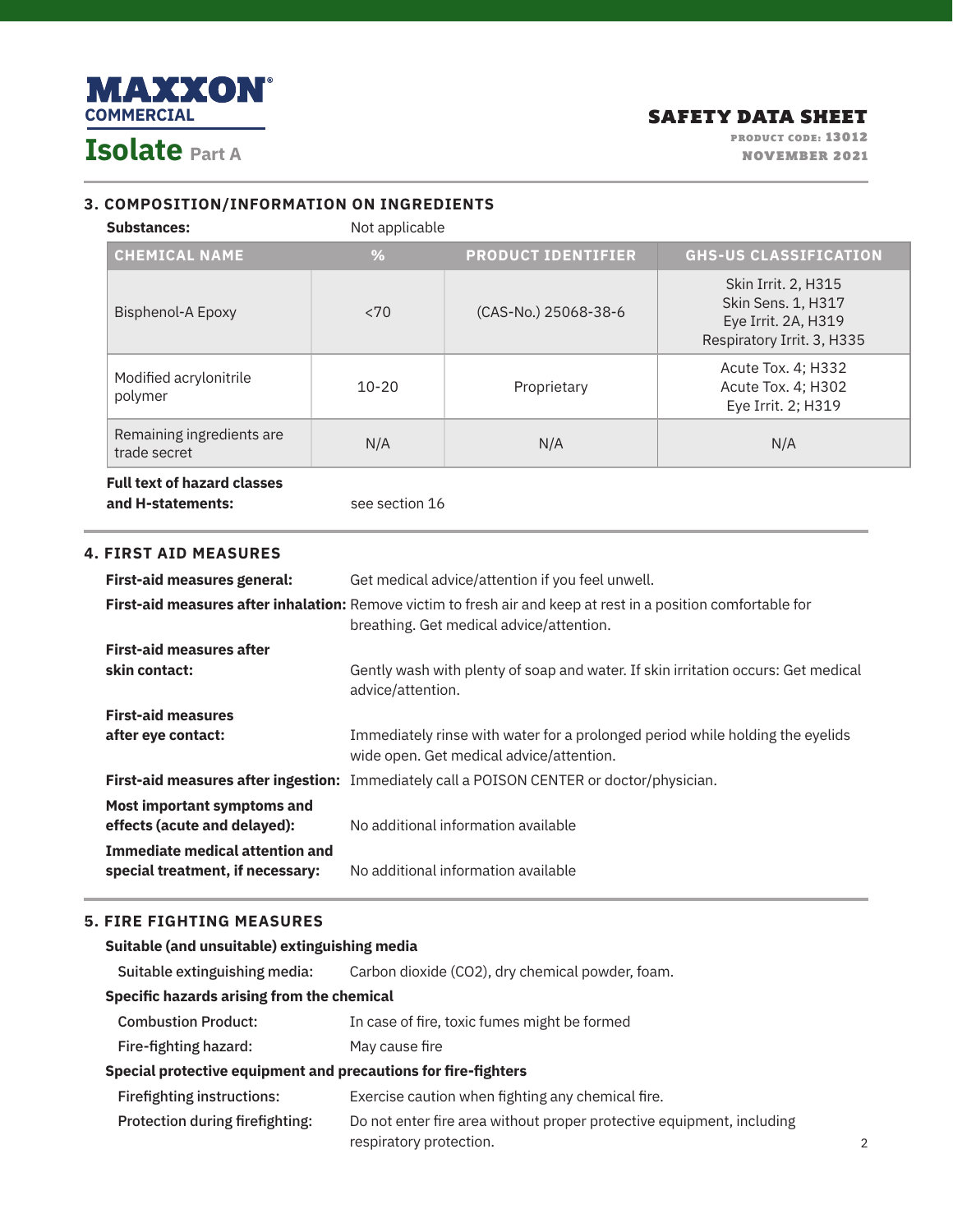

### **6. ACCIDENTAL RELEASE MEASURES**

## **Personal precautions, protective equipment, and emergency procedures**

| Prevent from entering sewers, basements and workpits, or any place where its<br>accumulation can be dangerous. Ventilate area. Stop leak if safe to do so. All<br>disposal methods must follow applicable local regulations.                                                                                                                                                                                  |
|---------------------------------------------------------------------------------------------------------------------------------------------------------------------------------------------------------------------------------------------------------------------------------------------------------------------------------------------------------------------------------------------------------------|
|                                                                                                                                                                                                                                                                                                                                                                                                               |
| No action shall be taken involving any personal risk or without suitable training.<br>Evacuate surrounding areas. Keep unnecessary and unprotected personnel<br>from entering. Do not touch or walkthrough spilled material. Avoid breathing<br>vapor or mist. Provide adequate ventilation. Wear appropriate respirator when<br>ventilation is inadequate. Put on appropriate personal protective equipment. |
|                                                                                                                                                                                                                                                                                                                                                                                                               |
| If specialized clothing is required to deal with the spillage, take note of any<br>information in Section 8 on suitable and unsuitable materials. See also the<br>information in "For non-emergency personnel".                                                                                                                                                                                               |
| Stop leak if safe to do so. Evacuate unnecessary personnel. Prevent from<br>entering sewers, basements and work pits, or any place where its accumulation<br>can be dangerous. Ventilate area. Cover spill with noncombustible material,<br>e.g.: sand/earth.                                                                                                                                                 |
| Avoid dispersal of spilled material and runoff and contact with soil, waterways,<br>drains and sewers. Inform the relevant authorities if the product has caused<br>environmental pollution (sewers, waterways, soil or air).                                                                                                                                                                                 |
|                                                                                                                                                                                                                                                                                                                                                                                                               |
| Stop leak if without risk. Move containers from spill area. Dilute with water and<br>mop up if water-soluble. Alternatively, or if water-insoluble, absorb with an inert<br>dry material and place in an appropriate waste disposal container. Dispose of<br>via a licensed waste disposal contractor.                                                                                                        |
| No additional information available.                                                                                                                                                                                                                                                                                                                                                                          |
|                                                                                                                                                                                                                                                                                                                                                                                                               |

### **7. HANDLING AND STORAGE**

| <b>Precautions for safe handling:</b>                        | Keep in cool, well-ventilated area with container tightly closed.                                                                                                                                                                                                                                                                                                                                                                                                                                                                      |
|--------------------------------------------------------------|----------------------------------------------------------------------------------------------------------------------------------------------------------------------------------------------------------------------------------------------------------------------------------------------------------------------------------------------------------------------------------------------------------------------------------------------------------------------------------------------------------------------------------------|
| Conditions for safe storage, including any incompatibilities |                                                                                                                                                                                                                                                                                                                                                                                                                                                                                                                                        |
| Technical measures:                                          | Eating, drinking and smoking should be prohibited in areas where this material<br>is handled, stored and processed. Workers should wash hands and face before<br>eating, drinking and smoking. Remove contaminated clothing and protective<br>equipment before entering eating areas. See also Section 8 for additional<br>information on hygiene measures.                                                                                                                                                                            |
| Storage area:                                                | Store in accordance with local regulations. Store in original container protected<br>from direct sunlight in a dry, cool and well-ventilated area, away from<br>incompatible materials (see section 10 of SDS) and food and drink. Store locked<br>up. Keep container tightly closed and sealed until ready for use. Containers<br>that have been opened must be carefully resealed and kept upright to prevent<br>leakage. Do not store in unlabeled containers. Use appropriate containment<br>to avoid environmental contamination. |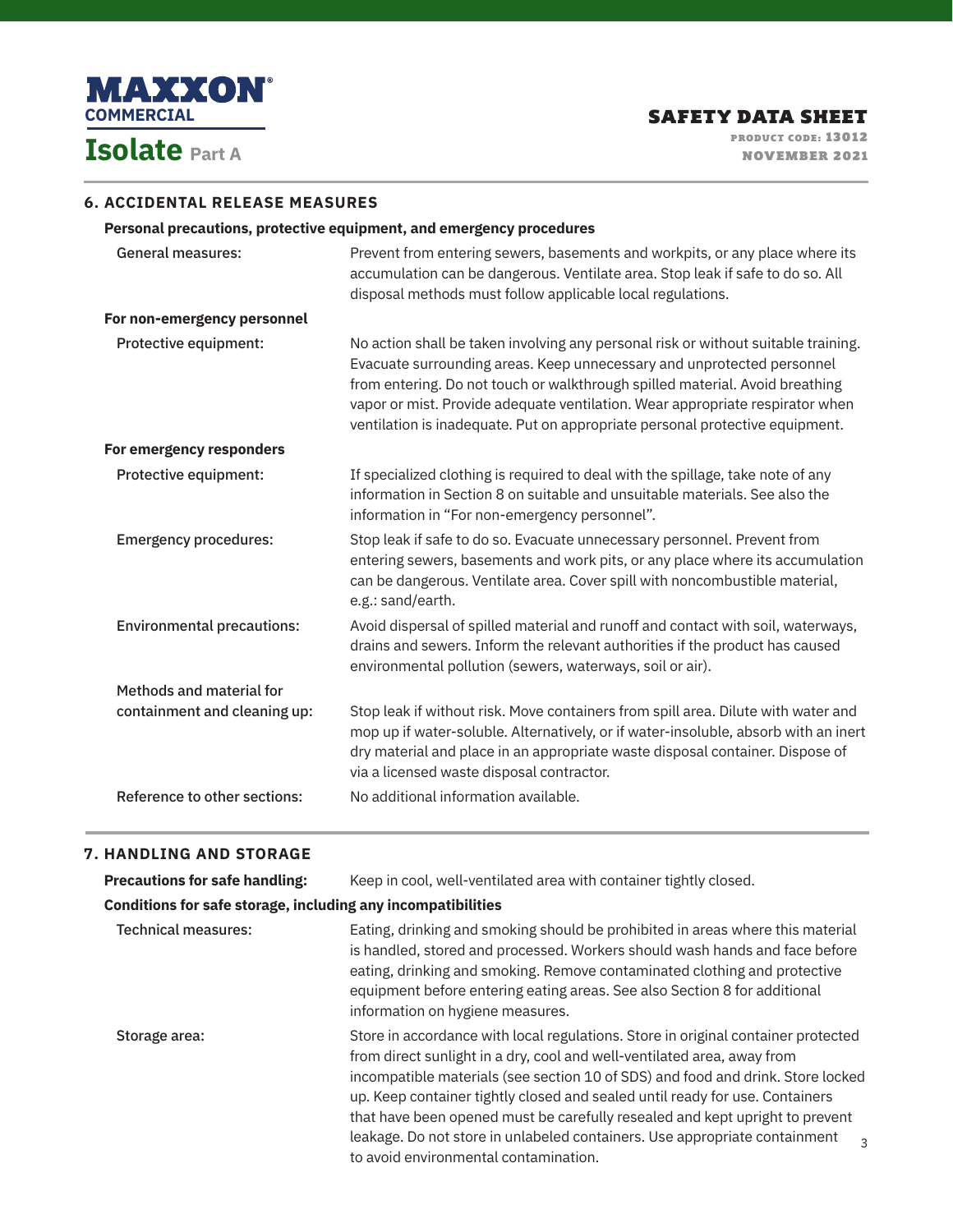

# **8. EXPOSURE CONTROLS / PERSONAL PROTECTION**

| <b>Control parameters</b>                                    |                                                                                                                                                                                                                                                                                                                                                                                                                                                                                                                                                                                                                                                                                                                                                                                                                                                                                                                                                            |
|--------------------------------------------------------------|------------------------------------------------------------------------------------------------------------------------------------------------------------------------------------------------------------------------------------------------------------------------------------------------------------------------------------------------------------------------------------------------------------------------------------------------------------------------------------------------------------------------------------------------------------------------------------------------------------------------------------------------------------------------------------------------------------------------------------------------------------------------------------------------------------------------------------------------------------------------------------------------------------------------------------------------------------|
| Epoxy resins, liquids<br>$(25068-38-6)$ :                    | Not applicable                                                                                                                                                                                                                                                                                                                                                                                                                                                                                                                                                                                                                                                                                                                                                                                                                                                                                                                                             |
| Benzyl Alcohol, liquids<br>$(100-51-6)$ :                    | TWA 10.000000 ppm USA. Workplace Environmental Exposure Levels (WEEL)                                                                                                                                                                                                                                                                                                                                                                                                                                                                                                                                                                                                                                                                                                                                                                                                                                                                                      |
|                                                              | Appropriate engineering controls: Use only with adequate ventilation. If user operations generate dust, fumes,<br>gas, vapor or mist, use process enclosures, local exhaust ventilation or other<br>engineering controls to keep worker exposure to airborne contaminants below<br>any recommended or statutory limits.                                                                                                                                                                                                                                                                                                                                                                                                                                                                                                                                                                                                                                    |
|                                                              | Environmental exposure controls: Emissions from ventilation or work process equipment should be checked<br>to ensure they comply with the requirements of environmental protection<br>legislation. In some cases, fume scrubbers, filters or engineering modifications<br>to the process equipment will be necessary to reduce emissions to acceptable<br>levels                                                                                                                                                                                                                                                                                                                                                                                                                                                                                                                                                                                           |
| Individual protection measures/Personal protective equipment |                                                                                                                                                                                                                                                                                                                                                                                                                                                                                                                                                                                                                                                                                                                                                                                                                                                                                                                                                            |
| Personal protective equipment:                               | Wash hands, forearms and face thoroughly after handling chemical products,<br>before eating, smoking and using the lavatory and at the end of the working<br>period. Appropriate techniques should be used to remove potentially<br>contaminated clothing. Contaminated work clothing should not be allowed<br>out of the workplace. Wash contaminated clothing before reusing. Ensure that<br>eyewash stations and safety showers are close to the workstation location.                                                                                                                                                                                                                                                                                                                                                                                                                                                                                  |
| Hand protection:                                             | Chemical-resistant, impervious gloves complying with an approved standard<br>should always be worn when handling chemical products if a risk assessment<br>indicates this is necessary. Considering the parameters specified by the glove<br>manufacturer, check during use that the gloves are still retaining their protective<br>properties. It should be noted that the time to breakthrough for any glove<br>material may be different for different glove manufacturers. In the case of<br>mixtures, consisting of several substances, the protection time of the gloves<br>cannot be accurately estimated. Safety eyewear complying with an approved<br>standard should be used when a risk assessment indicates this is necessary to<br>avoid exposure to liquid splashes, mists, gases or dusts. If contact is possible,<br>the following protection should be worn, unless the assessment indicates more<br>protection: chemical splash goggles. |
| Skin and body protection:                                    | Personal protective equipment for the body should be selected based on the<br>task being performed and the risks involved and should be approved by a<br>specialist before handling this product                                                                                                                                                                                                                                                                                                                                                                                                                                                                                                                                                                                                                                                                                                                                                           |
| <b>Respiratory protection:</b>                               | Use a properly fitted, air-purifying or air-fed respirator complying with an<br>approved standard if a risk assessment indicates this is necessary. Respirator<br>selection must be based on known or anticipated exposure levels, the hazards<br>of the product and the safe working limits of the selected respirator.                                                                                                                                                                                                                                                                                                                                                                                                                                                                                                                                                                                                                                   |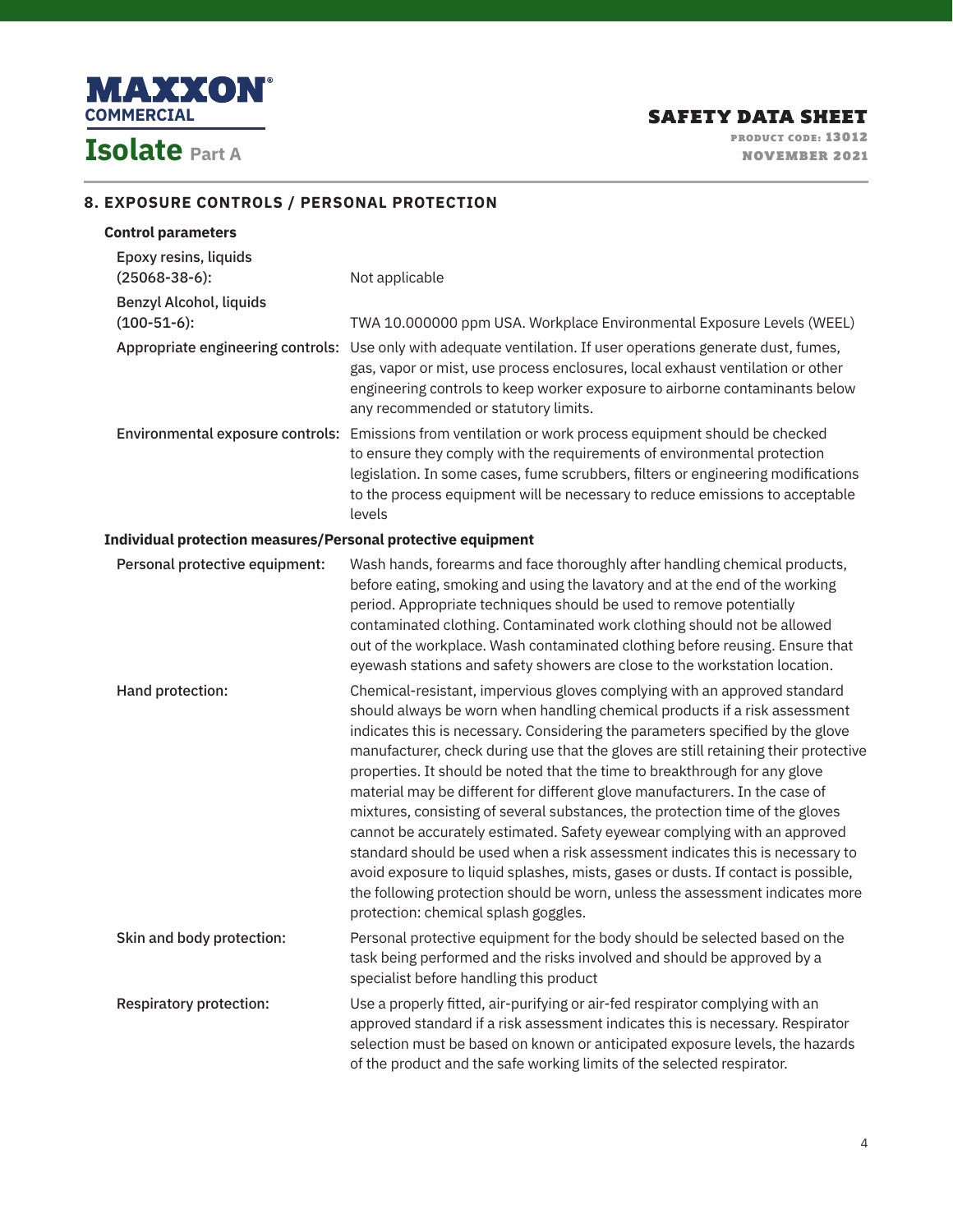

| <b>Appearance</b>                                      |                                                                                                               |
|--------------------------------------------------------|---------------------------------------------------------------------------------------------------------------|
| Physical state:                                        | Liquid                                                                                                        |
| Color:                                                 | Light Yellow                                                                                                  |
| Odor:                                                  | Slight-There may be no odor warning properties, odor is subjective and<br>inadequate to warn of overexposure. |
| <b>Odor threshold:</b>                                 | Not available                                                                                                 |
| pH:                                                    | $6 - 8$                                                                                                       |
| <b>Melting point:</b>                                  | No data available                                                                                             |
| <b>Freezing point:</b>                                 | $0^{\circ}$ C                                                                                                 |
| <b>Boiling point:</b>                                  | 260 °C                                                                                                        |
| <b>Flash point:</b>                                    | No data available                                                                                             |
| <b>Evaporation rate:</b>                               | No data available                                                                                             |
| <b>Relative evaporation rate:</b><br>(butylacetate=1): | No data available                                                                                             |
| <b>Flammability (solid, gas):</b>                      | No data available                                                                                             |
| <b>Vapor pressure:</b>                                 | No data available                                                                                             |
| Relative vapour density at 20 °C:                      | No data available                                                                                             |
| <b>Relative density:</b>                               | No data available                                                                                             |
| <b>Density:</b>                                        | 1.17                                                                                                          |
| Solubility:                                            | Negligible                                                                                                    |
| Log Pow:                                               | No data available                                                                                             |
| <b>Auto-ignition temperature:</b>                      | No data available                                                                                             |
| <b>Decomposition temperature:</b>                      | No data available                                                                                             |
| <b>Viscosity, kinematic:</b>                           | 275-350 cps                                                                                                   |
| <b>Viscosity, dynamic:</b>                             | No data available                                                                                             |
| <b>Explosive limits:</b>                               | No data available                                                                                             |
| <b>Explosive properties:</b>                           | No data available                                                                                             |
| <b>Oxidising properties:</b>                           | No data available                                                                                             |
| <b>Other information:</b>                              | No additional information available                                                                           |

# **9. PHYSICAL AND CHEMICAL PROPERTIES**

# **10. STABILITY AND REACTIVITY**

| <b>Reactivity:</b>          | Stable at normal temperature and pressure                                                                                    |
|-----------------------------|------------------------------------------------------------------------------------------------------------------------------|
| <b>Chemical stability:</b>  | Stable at normal temperature and pressure                                                                                    |
|                             | <b>Possibility of hazardous reactions:</b> Under normal conditions of storage and use, hazardous reactions<br>will not occur |
| <b>Conditions to avoid:</b> | Extremes of temperature and direct sunlight                                                                                  |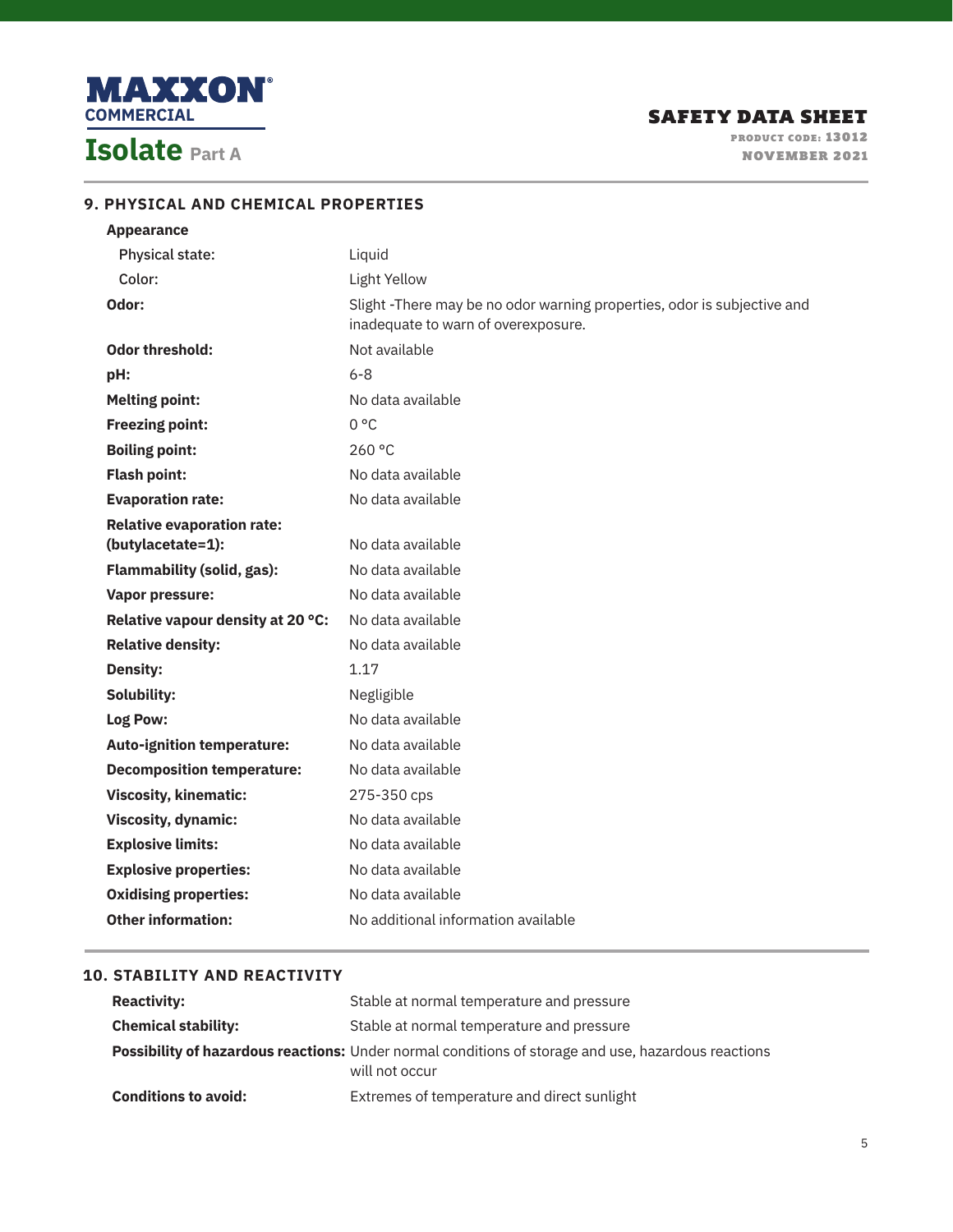

|  | <b>10. STABILITY AND REACTIVITY Continued</b> |  |
|--|-----------------------------------------------|--|
|--|-----------------------------------------------|--|

| Incompatible materials: | Extremes of temperature and direct sunlight                         |  |
|-------------------------|---------------------------------------------------------------------|--|
| <b>Hazardous</b>        |                                                                     |  |
| decomposition products: | Under normal conditions of storage and use, hazardous decomposition |  |
|                         | products should not be produced.                                    |  |

# **11. TOXICOLOGICAL INFORMATION**

### **Acute toxicity**

| Oral:                                     | Harmful if swallowed.    |  |  |
|-------------------------------------------|--------------------------|--|--|
| <b>EPOXY RESINS, LIQUIDS (25068-38-6)</b> |                          |  |  |
| LD50 oral rat                             | 11,400 mg/kg             |  |  |
| LD50 dermal rat                           | $2,000 \,\mathrm{mg/kg}$ |  |  |

Conclusion/summary: Not available

| <b>BENZYL ALCOHOL (100-51-6)</b> |                          |  |
|----------------------------------|--------------------------|--|
| LD50 oral rat                    | $1,230 \,\mathrm{mg/kg}$ |  |
| LD50 dermal rat                  | $2,000 \,\mathrm{mg/kg}$ |  |

| <b>Skin corrosion/irritation:</b>                    | Moderate skin irritation.            |  |
|------------------------------------------------------|--------------------------------------|--|
| Serious eye damage/irritation:                       | Slightly to moderate eye irritation. |  |
| <b>Respiratory sensitization:</b>                    | May cause an allergic reaction.      |  |
| <b>Skin sensitization:</b>                           | May cause an allergic skin reaction. |  |
| <b>Germ cell mutagenicity:</b>                       | Not classified                       |  |
| <b>Carcinogenicity:</b>                              | Not classified                       |  |
| <b>Reproductive toxicity:</b>                        | Not classified                       |  |
| Specific target organ toxicity<br>(single exposure): | Not classified                       |  |
| Specific target organ toxicity                       |                                      |  |
| (repeated exposure):                                 | Not classified                       |  |
| <b>Aspiration hazard:</b>                            | Not classified                       |  |

# **12. ECOLOGICAL INFORMATION**

### **TOXICITY**

| <b>EPOXY RESINS, LIQUIDS (25068-38-6)</b> |                              |  |
|-------------------------------------------|------------------------------|--|
| Acute LC50 fish 203                       | 1.3 mg/l, 96 h               |  |
| Acute EC50 Daphnia Magna (Waterflea)      | $2.1 \,\mathrm{mg/l}$ , 48 h |  |
| Acute LC50 algae                          | $>11 \text{ mg/l}$ , 72 h    |  |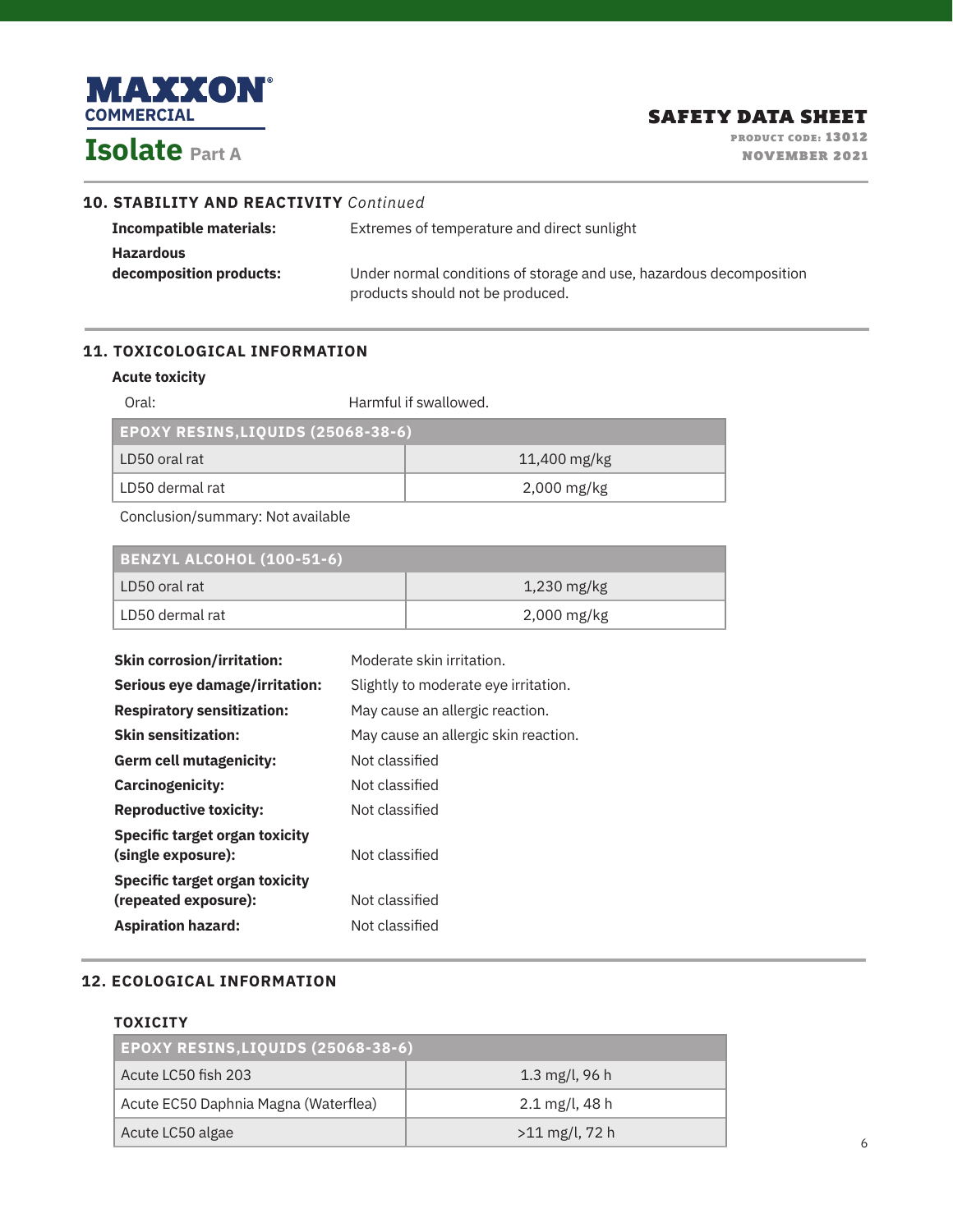

## **12. ECOLOGICAL INFORMATION** *Continued*

| BENZYL ALCOHOL (100-51-6)                |               |  |
|------------------------------------------|---------------|--|
| LC50 fish Lepomis macrochirus (Bluegill) | 10 mg/l, 96 h |  |
| EC50 Daphnia Magna (Waterflea)           | 55 mg/l, 24 h |  |

### **PERSISTENCE AND DEGRADABILITY**

| <b>EPOXY RESINS, LIQUIDS (25068-38-6)</b> |               |
|-------------------------------------------|---------------|
| Persistence and degradability             | Not available |
|                                           |               |

| <b>BENZYL ALCOHOL (100-51-6)</b> |                                                                                            |
|----------------------------------|--------------------------------------------------------------------------------------------|
| Persistence and degradability    | Biodegradability biotic/aerobic-exposure time<br>28d. Result: 92-96% readily biodegradable |

# **BIOACCUMULATIVE POTENTIAL**

| EPOXY RESINS, LIQUIDS (25068-38-6) |             |  |
|------------------------------------|-------------|--|
| BCF other aquatic organisms 1      | $3 - 31$    |  |
| Log Pow                            | 2.64 - 3.78 |  |

| <b>EPOXY RESINS, LIQUIDS (25068-38-6)</b> |                                   |  |
|-------------------------------------------|-----------------------------------|--|
| Bioaccumulative potential                 | Low potential for bioaccumulation |  |

| <b>EPOXY RESINS,LIQUIDS (25068-38-6)</b> |                                   |  |
|------------------------------------------|-----------------------------------|--|
| Bioaccumulative potential                | Low potential for bioaccumulation |  |

### **MOBILITY IN SOIL**

| <b>EPOXY RESINS, LIQUIDS (25068-38-6)</b> |  |  |
|-------------------------------------------|--|--|
| Mobility in soil<br>Low mobility in soil  |  |  |
|                                           |  |  |
| <b>BENZYL ALCOHOL (100-51-6)</b>          |  |  |

| Mobility in soil |  | 12.59 L/Kg |
|------------------|--|------------|
|                  |  |            |

# **Other adverse effects**

| Effect on the global warming: | No known effects from this product. |
|-------------------------------|-------------------------------------|
| <b>GWPmix comment:</b>        | No known effects from this product. |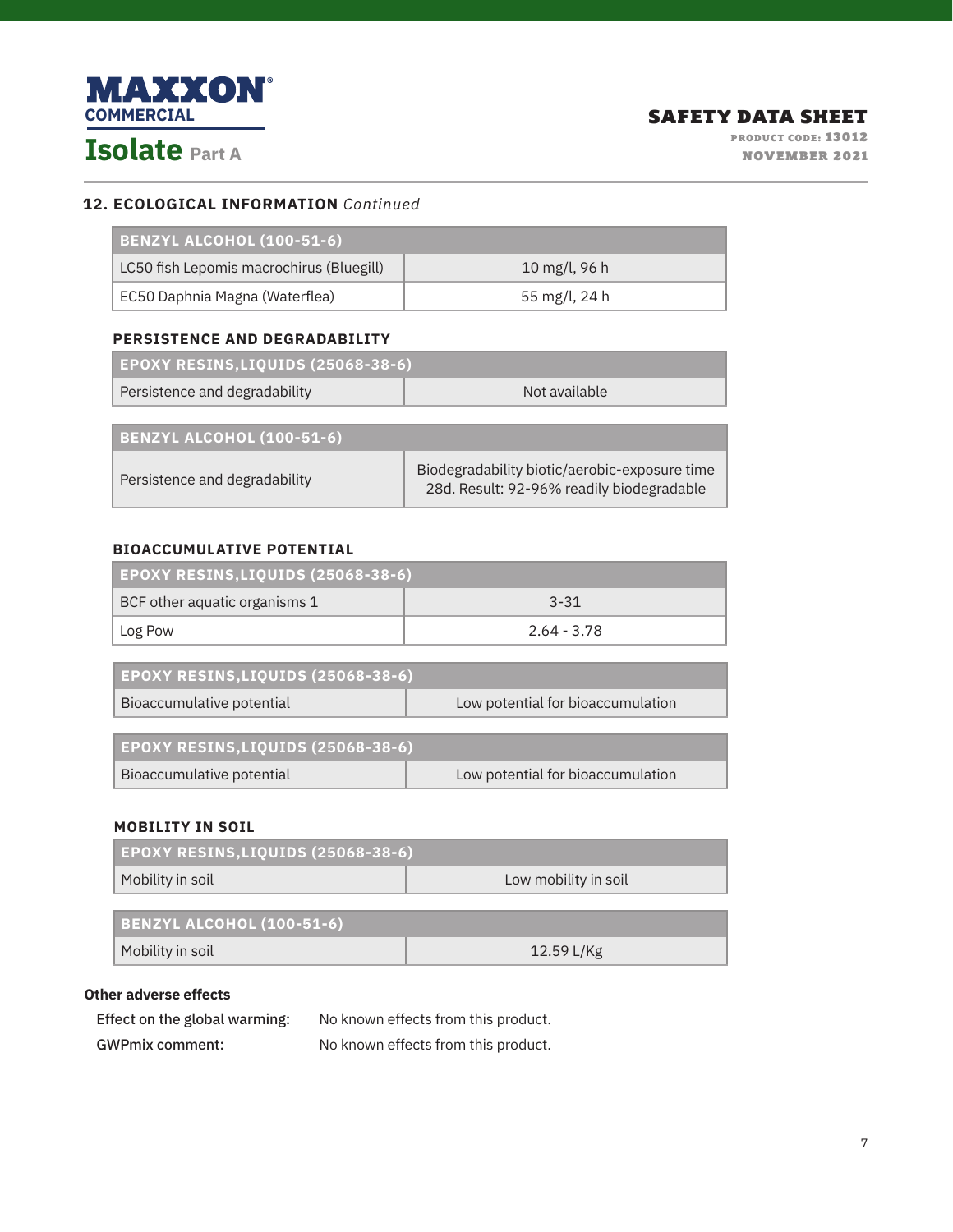

**Disposal methods**

 $\overline{\phantom{a}}$ 

**13. DISPOSAL CONSIDERATIONS**

PRODUCT CODE: 13012 NOVEMBER 2021

| Product/Packaging disposal<br>recommendations:   | Avoid release to the environment. Disposal must be done according to official<br>regulations. |  |
|--------------------------------------------------|-----------------------------------------------------------------------------------------------|--|
| <b>14. TRANSPORTATION INFORMATION</b>            |                                                                                               |  |
| <b>Department of Transportation (DOT)</b>        |                                                                                               |  |
| In accordance with DOT:                          | Not regulated                                                                                 |  |
| <b>Transportation of Dangerous Goods</b>         |                                                                                               |  |
| <b>Transport document</b><br>description (IMDG): | UN 3082 Environmentally hazardous substance, liquid, n.o.s.<br>(Liquid Epoxy Resin), 9, III   |  |
| UN-No. (IMDG):                                   | 3082                                                                                          |  |
| <b>Proper Shipping Name (IMDG):</b>              | Environmentally hazardous substance, liquid, n.o.s.                                           |  |
| Class (IMDG):                                    | 9 - Miscellaneous dangerous substances and articles                                           |  |
| Packing group (IMDG):                            | III - Substances presenting low danger                                                        |  |
| Limited quantities (IMDG):                       | 5L                                                                                            |  |
| Marine pollutant:                                | Yes                                                                                           |  |
| Air transport                                    |                                                                                               |  |
| <b>Transport document</b><br>description (IATA): | UN 3082 Environmentally hazardous substance, liquid, n.o.s. (Liquid Epoxy                     |  |
|                                                  | Resin), 9, III                                                                                |  |
| UN-No. (IATA):                                   | 3082                                                                                          |  |
| <b>Proper Shipping Name (IATA):</b>              | Environmentally hazardous substance, liquid, n.o.s.                                           |  |
| Class (IATA):                                    | 9 - Miscellaneous Dangerous Goods                                                             |  |
| Packing group (IATA):                            | III - Substances presenting low danger                                                        |  |

Regional legislation (waste): Disposal must be done according to official regulations.

# **15. REGULATORY INFORMATION**

**U.S. Federal regulations**

# **Maxxon Commercial Isolate - Part A:**

| <b>EPA TSCA Regulatory Flag:</b> | All components of this product are listed on the TSCA Inventory of Chemical |
|----------------------------------|-----------------------------------------------------------------------------|
|                                  | Substances or are exempt from listing.                                      |
| SARA Section 311/312             |                                                                             |
| <b>Hazard Classes:</b>           | Immediate (acute) health hazard                                             |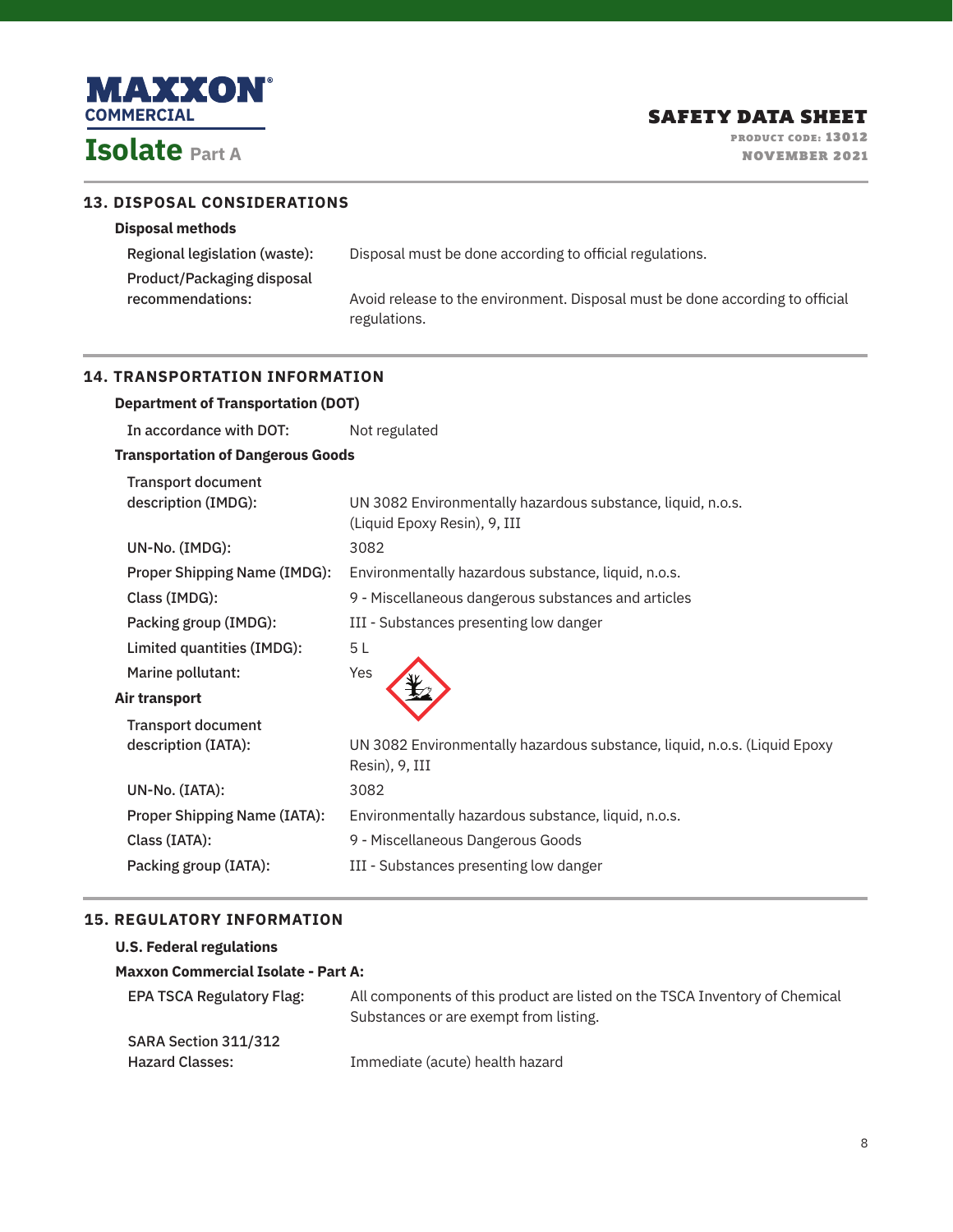

### **15. REGULATORY INFORMATION** *Continued*

| EPOXY RESINS, LIQUIDS (25068-38-6)                           |        |                                                                                                                                                |  |  |
|--------------------------------------------------------------|--------|------------------------------------------------------------------------------------------------------------------------------------------------|--|--|
| reporting requirements of the United States SARA Section 313 |        | Listed on the United States TSCA (Toxic Substances Control Act) inventory Not subject to                                                       |  |  |
| SARA Section 311/312 Hazard Classes                          |        | Immediate (acute) health hazard                                                                                                                |  |  |
| <b>International regulations</b>                             |        |                                                                                                                                                |  |  |
| <b>CANADA</b>                                                |        |                                                                                                                                                |  |  |
| WHMIS:                                                       |        | Class D-2B Material causing other toxic effects. Components of this product are<br>listed or exempt                                            |  |  |
| <b>EU-Regulations:</b>                                       | exempt | No additional information available. Components of this product are listed or                                                                  |  |  |
| <b>National regulations</b>                                  |        |                                                                                                                                                |  |  |
| <b>Maxxon Commercial Isolate - Part A</b>                    |        |                                                                                                                                                |  |  |
|                                                              |        | Components of this product are listed or exempt from listing on the Canadian<br>Domestic Substance List.                                       |  |  |
| <b>US State regulations</b>                                  |        |                                                                                                                                                |  |  |
| <b>Maxxon Commercial Isolate - Part A</b>                    |        |                                                                                                                                                |  |  |
|                                                              |        | This product contains less than 0.1% chemicals known to the State of California<br>to cause cancer, birth defects, or other reproductive harm. |  |  |

| <b>Full text of H-statements:</b> |                                                                                                                                                                                         | Flammability                                        |  |  |
|-----------------------------------|-----------------------------------------------------------------------------------------------------------------------------------------------------------------------------------------|-----------------------------------------------------|--|--|
| H302:                             | Harmful if swallowed                                                                                                                                                                    | <b>Instability/Reactivity</b><br>Health<br>$\Omega$ |  |  |
| H315:                             | Causes skin irritation                                                                                                                                                                  | Special                                             |  |  |
| H317:                             | May cause an allergic skin reaction                                                                                                                                                     |                                                     |  |  |
| H319:                             | Causes serious eye irritation                                                                                                                                                           |                                                     |  |  |
| H335:                             | Causes respiratory irritation                                                                                                                                                           |                                                     |  |  |
| <b>NFPA health hazard:</b>        | 2 - Materials that, under emergency conditions, can cause temporary<br>incapacitation or residual injury.                                                                               |                                                     |  |  |
| <b>NFPA fire hazard:</b>          | 1 - Materials that must be preheated before ignition can occur.                                                                                                                         |                                                     |  |  |
| <b>NFPA reactivity:</b>           | 0 - Material that in themselves are normally stable, even under fire conditions.                                                                                                        |                                                     |  |  |
| <b>Health Hazard rating:</b>      | 2 Moderate Hazard - Temporary or minor injury may occur                                                                                                                                 |                                                     |  |  |
| <b>Flammability:</b>              | 1 Slight Hazard - Materials that must be preheated before ignition will occur.<br>Includes liquids, solids and semi solids having a flash point above 200 F. (Class<br>IIIB)            |                                                     |  |  |
| <b>Physical:</b>                  | 0 Minimal Hazard - Materials that are normally stable, even under fire<br>conditions, and will NOT react with water, polymerize, decompose,<br>condense, or self-react. Non-Explosives. |                                                     |  |  |

# **16. OTHER INFORMATION**